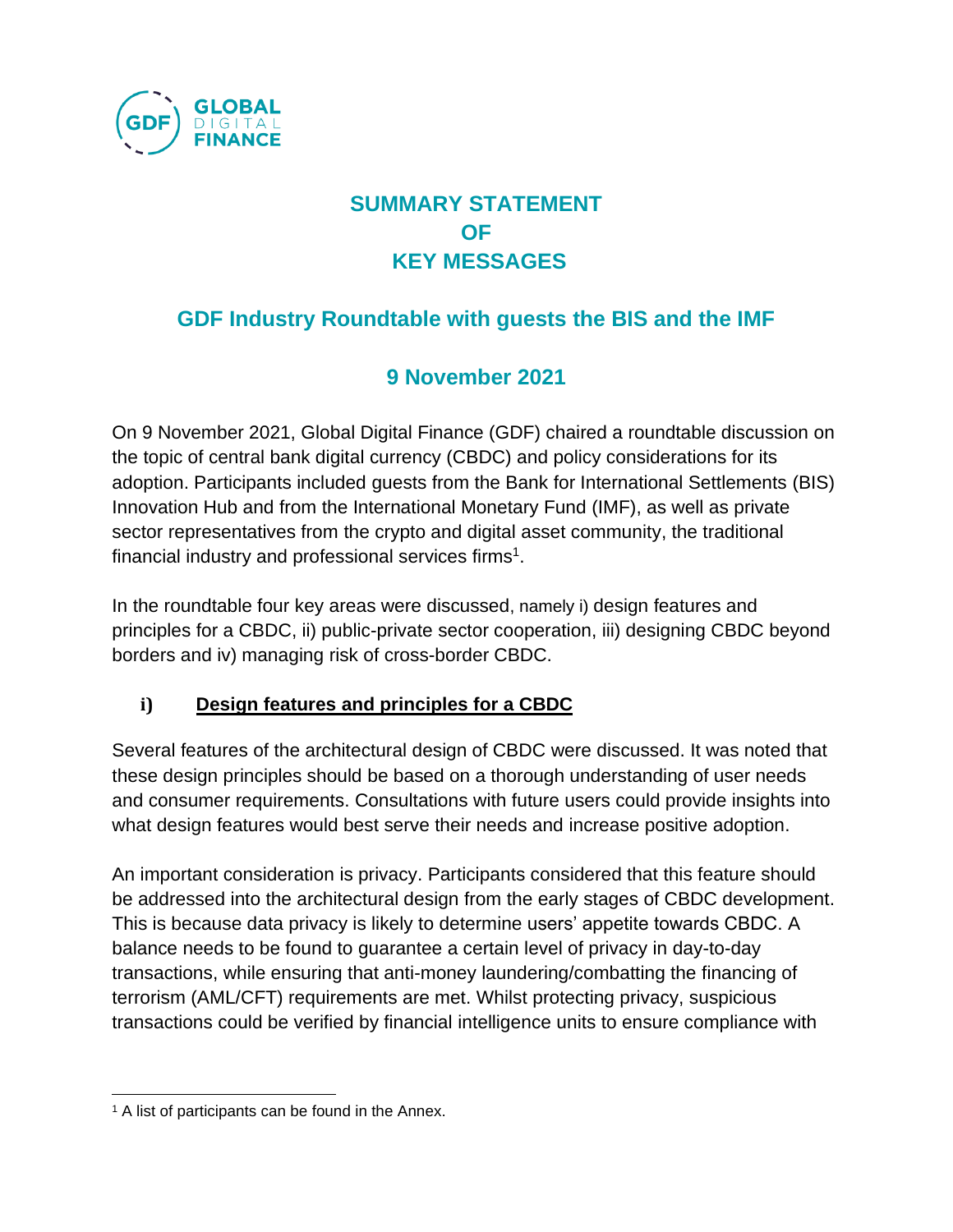

regulations. Importantly, different jurisdictions might have different privacy preferences. This could also have implications for the cross-border dimension of CBDC.

A second key design feature is interoperability and integration of CBDC into existing payment systems. The ability to integrate CBDC with existing systems would ensure a smooth consumer experience as well as promote merchant acceptance, which is seen as an imperative for CBDC success. For this purpose, the two-tier distribution model currently in place could be used in a CBDC system as well. This would ensure minimal disruption in integrations of retail CBDC with existing merchant systems. The chosen design solution should provide interoperability with existing payment systems, as well as with additional payment networks. In addition, CBDC should be interoperable with other government services, such as education, housing or emergency services. This kind of interoperability could enable government-to-person (G2P) payments and cash-based transfers via CBDC.

An additional element of CBDC is programmability. The digital nature of CBDC could enable the programmability of money. This could be a powerful feature that could add value to CBDC and give room for future developments in the payment ecosystem. For example, payments could be programmed in such a way that only certain goods or services can be purchased.

Participants also highlighted resiliency of the system as a fundamental design feature. A key component of adoption is trust. Citizens need to be confident that CBDC are trustworthy systems. This includes ensuring measures to combat fraud, customer protection and cyber security. Technical, procedural or human failures should not hinder the operations of CBDC systems.

The discussion included comments on accessibility. With respect to offline functionality, a retail CBDC must be available despite potential network outages. In addition, hardware accessibility should be considered. The type of technological device that may be used to store or transact in CBDC should be carefully discussed. Limiting access to smartphone technologies could result in unintended consequences such as perpetrating financial exclusion or widening the digital divide if some people do not have the necessary infrastructure, resources or knowledge to use CBDC. As such, financial literacy should be a key pillar going forward.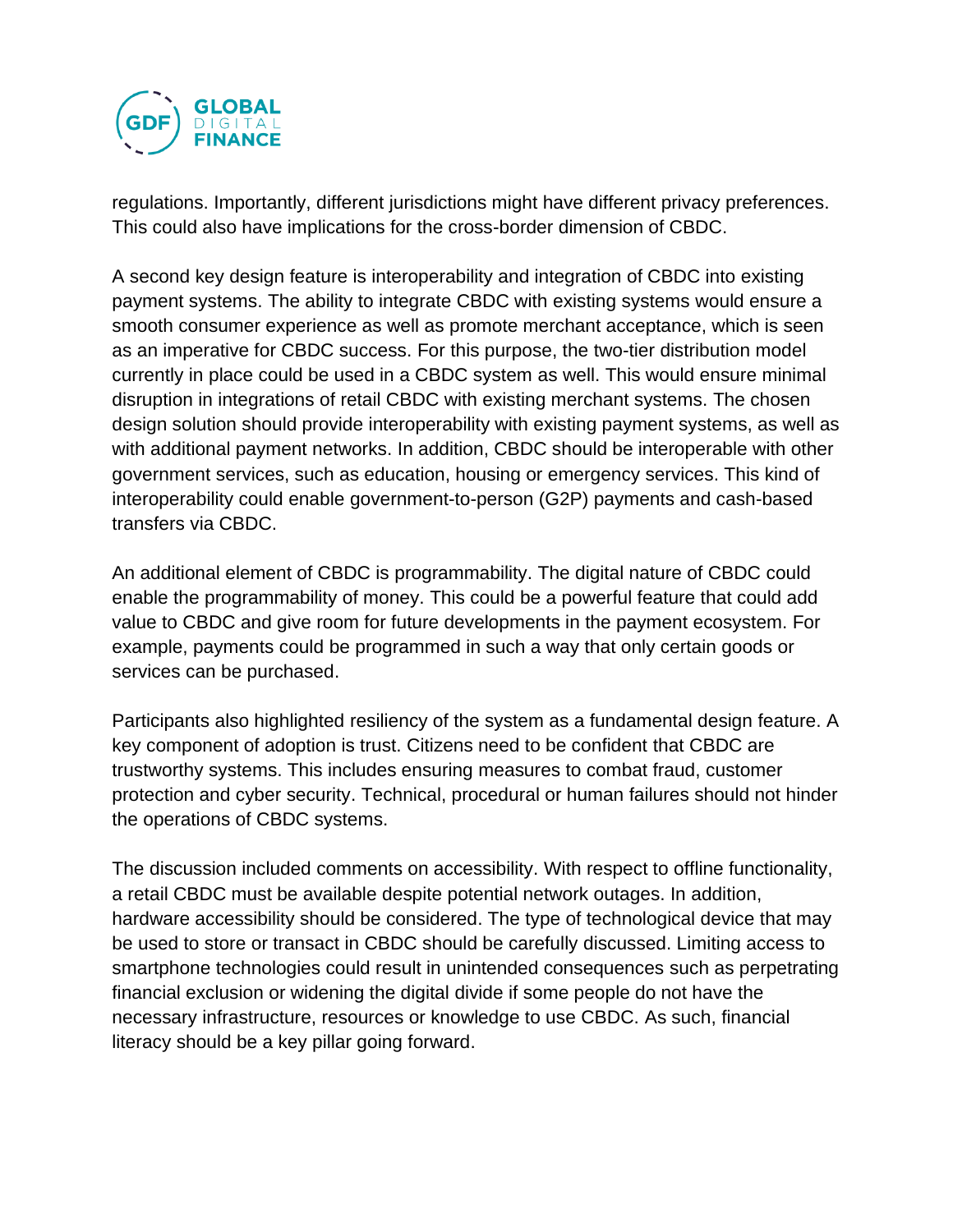

The cost structure of CBDC should also be taken in consideration. Implementing a retail CBDC and conducting AML/CFT could be expensive, especially when considering the system will run in parallel to existing payment infrastructures. A potential option that was discussed is to charge small fees for merchants, whilst ensuring the system remains free for retail users.

The role of regulation and compliance was also highlighted. New CBDC systems will have to be regulated in a way that coexists with current payment landscapes. In addition, a balance should be found between consumer preferences and compliance requirements, such as AML/CFT. International regulatory cooperation and global consistency of standards are also relevant given the borderless nature of digital technologies. Nonetheless, there needs to be room to allow for jurisdictional flexibility to facilitate innovation.

#### **ii) Public-private sector cooperation**

The importance of public-private partnerships was highlighted during the roundtable discussion. Private companies have a key role to play in the development of a CBDC system in two main areas. First, the private sector plays an important role in developing the technology underlying CBDC and in providing expertise on blockchain development. Leveraging on the private sector technical expertise will increase speed of implementation and quality of products. Second, the private sector is key in onboarding customers and promoting CBDC adoption.

Another important element of private sector participation is competition. A competitive ecosystem was acknowledged to be important as it incentivises private entities to attract new or retain existing customers by delivering better products for consumers. Therefore, there must be a developer friendly ecosystem that will encourage innovation.

Finally, different models of CBDC issuance were discussed. Participants noted that a model with intermediaries was more likely to be used, while a direct issuance model offered the fewest opportunities for private sector participation and competition.

#### **iii) Designing CBDC beyond borders**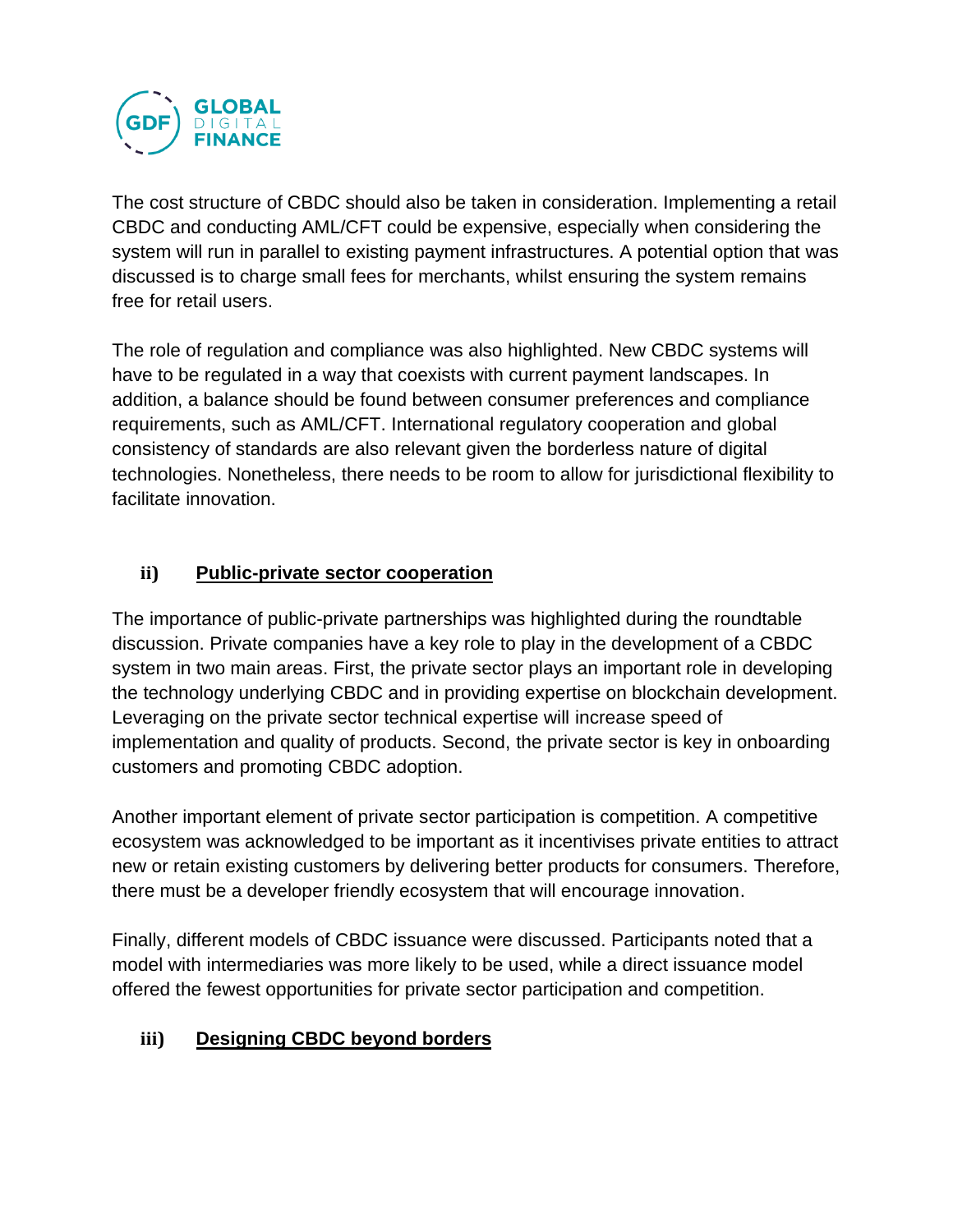

Cross-border payments face several challenges. First, standards and protocols may differ from one country to another. Second, limited operating windows and time differences may reduce the timeframe to transact with another country. As a result, actors rely on indirect access to foreign RTGS through intermediaries. This poses high levels of counterparty risk between each of the different participants in an intermediary chain. In addition, legal rules vary by jurisdiction. This increases the risks and uncertainty related to cross-border payments.

The role of CBDC in addressing these challenges may depend on the chosen system. Three CBDC systems were discussed, each with different implications.

A first option is the individual jurisdictional model. In this system, each central bank develops its own CBDC technology and owns its system. As such, different rules or technological standards may be in place. In this model, challenges for interoperability across borders remain.

The second model consists of one single global platform on which each jurisdiction issues its own CBDC. Whilst effective in addressing cross-border payment issues, it is unlikely that a central bank would be comfortable releasing control over its own system.

In the third option each jurisdiction has its individual model and each individual system is linked to the other systems. This would allow jurisdictions to retain control over their own CBDC systems, while ensuring that all systems are interlinked and interoperable, without any need for intermediaries. For this purpose, similar technological standards and rules should be adopted by all jurisdictions.

The private sector would also have an important role to play in cross-border settlements. Private companies have several years of experience in developing crossborder solutions and they could support the development and design of the necessary technological features and functionalities. While central banks would own the system, private actors could be provided with access to build innovative solutions on top of it. For this purpose, an important feature of CBDC systems is the ability to compose blockchain spaces and to add additional building blocks and new use cases on top of the basic features.

Use cases of cross-border payments were also discussed. A key user case concerns remittances. A retail CBDC would support remittances only if peer-to peer transactions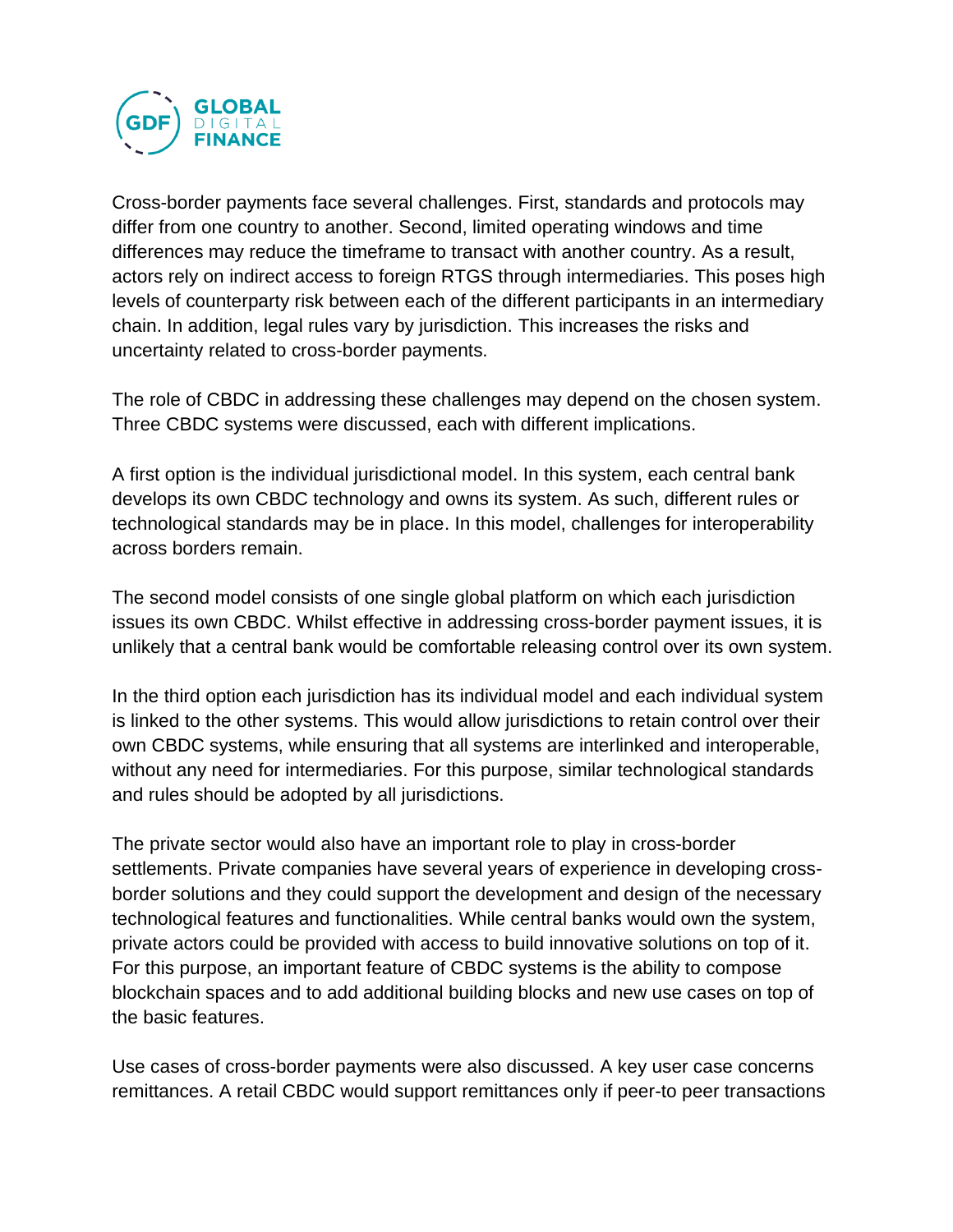

from one digital wallet to another can be carried out, and if the money received can be spent in the recipient's ecosystem. Participants highlighted that this is unlikely to be the case at least at initial stages of CBDC development. Nonetheless, efficiency in crossborder transactions could be improved and the cost of sending money across borders reduced, even if not entirely removed.

Finally, discussions on cross-border CBDC raise some questions on issues of domestic money ownership and whether CBDC wallets could be opened by non-residents and, if so, what rules should apply. Programmability could address some of these concerns by limiting the use of CBDC for non-residents. For example, non-residents could be able to transfer value, but only hold the money for a limited amount of time before converting or transferring it.

#### **iv) Managing the risks of cross-border CBDC**

The cross-border dimension of payments brings considerable complexities. A key issue are the challenges that different legal systems bring. In addition, cultural differences may affect how rules are applied in those jurisdictions, an example being the challenges experienced in implementing the revised Payment Services Directive (PSD2) in Europe.

The roundtable discussion highlighted the importance of having consistent terminology across the globe, and the need for a clear policy vision, which could be further clarified and improved as solutions are developed.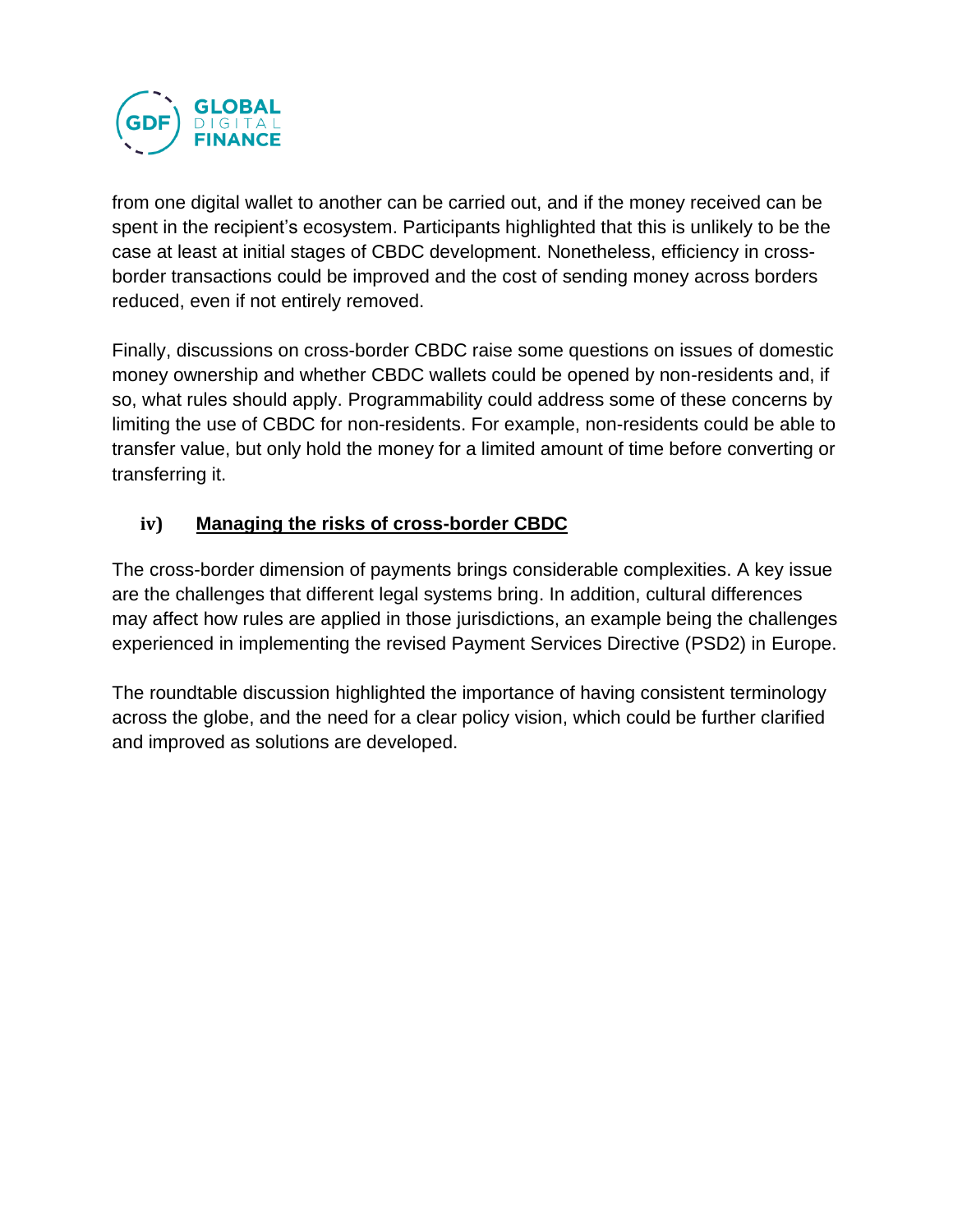

## **AGENDA**

# **GDF Industry Roundtable with guests the BIS and the IMF**

## **9 November 2021**

#### **0900-1130 EST / 1400-1630 GMT / 1500-1730 CET / 2200-0030 HKT**

| <b>No</b>      | Time                    | Item (Who)                                                                                                                                                                                                                                                      |  |
|----------------|-------------------------|-----------------------------------------------------------------------------------------------------------------------------------------------------------------------------------------------------------------------------------------------------------------|--|
| 1              | 1400-1415<br><b>GMT</b> | Open meeting, welcome and introductions, agenda<br>overview<br>• GDF Opening Remarks (LW)<br>• BIS Opening Remarks (RL)<br><b>IMF Opening Remarks (DH)</b>                                                                                                      |  |
| $\overline{2}$ | 1415-1445<br><b>GMT</b> | <b>Part A. Domestic retail CBDC</b><br>1. Design features and principles for a CBDC                                                                                                                                                                             |  |
|                |                         |                                                                                                                                                                                                                                                                 |  |
|                |                         | In your view, what are the most important design<br>features (eg privacy, programmability) of a<br>CBDC? How do you think CBDC architectures<br>should be designed to ensure open finance<br>platforms that promote greater competition and<br>better services? |  |
|                |                         | How do you envision a CBDC interacting and<br>٠<br>being interoperable with other domestic payments<br>rails, (eg bank deposits, cash, stablecoins) and<br>what would the payments landscape look like in a<br>CBDC world?                                      |  |
| 3              | 1445-1515               | Part A. Domestic retail CBDC (Continued)                                                                                                                                                                                                                        |  |
|                | <b>GMT</b>              | 2. Public-private sector cooperation                                                                                                                                                                                                                            |  |
|                |                         | What opportunities would a CBDC provide to<br>$\bullet$<br>private firms to develop financial services around<br>it, and how would these compare with the services                                                                                              |  |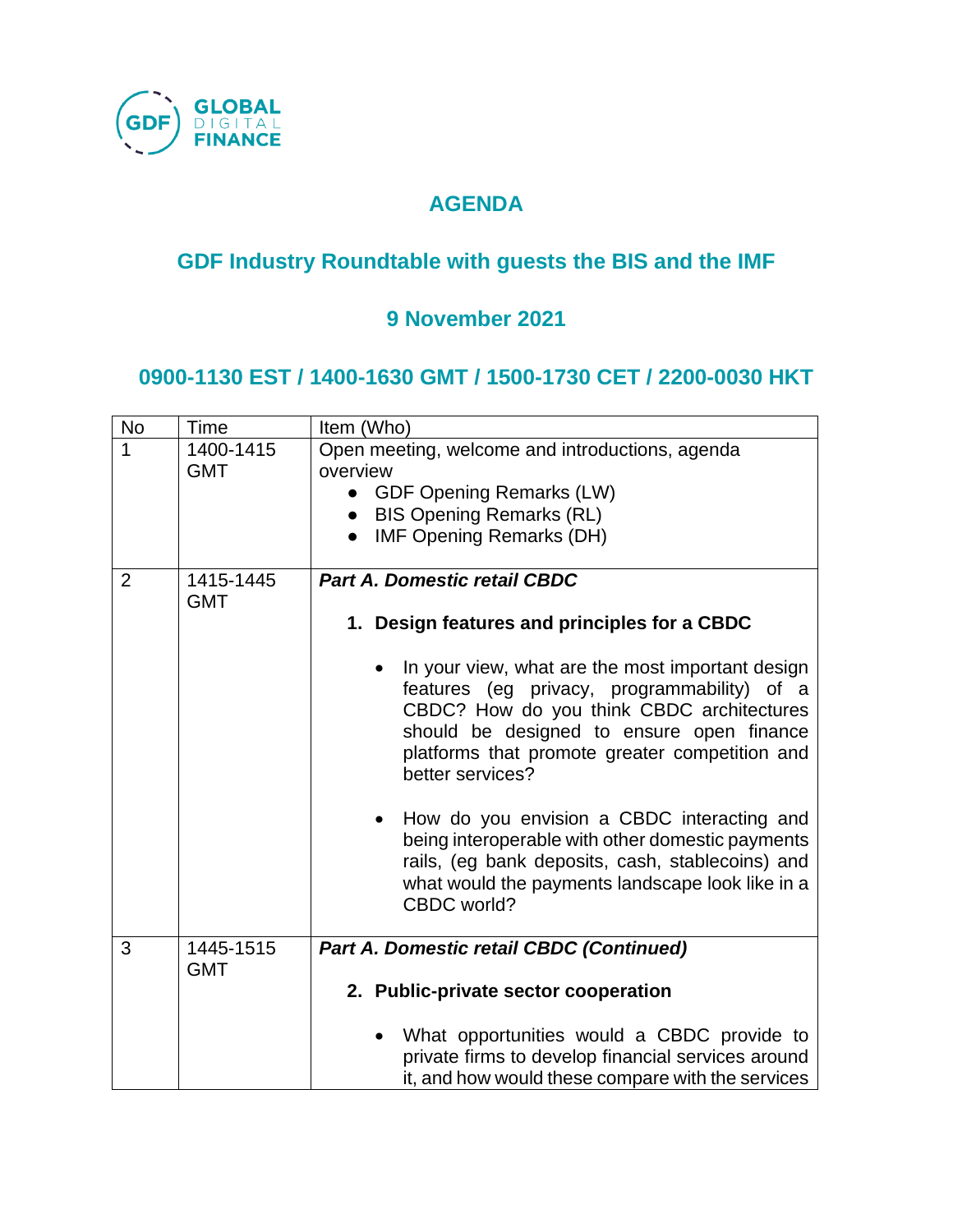

|   |                           | that can be offered through private sector digital<br>currency alternatives?<br>From the standpoint of the private sector, what<br>$\bullet$<br>regulatory challenges would a retail CBDC<br>present and how should regulation be designed in<br>a CBDC world?                                                     |  |  |
|---|---------------------------|--------------------------------------------------------------------------------------------------------------------------------------------------------------------------------------------------------------------------------------------------------------------------------------------------------------------|--|--|
| 4 | 15:15-15:45<br><b>GMT</b> | Part B. Cross-border retail and wholesale CBDC                                                                                                                                                                                                                                                                     |  |  |
|   |                           | 3. Designing CBDC beyond borders                                                                                                                                                                                                                                                                                   |  |  |
|   |                           | In your view, what are the most serious pain<br>points in the current framework for cross-border<br>payments and to what degree would multiple<br>wholesale CBDC platforms address<br>these<br>issues? Would this approach be better than new<br>technological solutions being developed by the<br>private sector? |  |  |
|   |                           | In designing a multiple wholesale CBDC platform<br>to address current problems in cross-border<br>payments and transfers, what role should be<br>given to private sector players in the system and<br>how could the platform affect the business models<br>of different types of financial firms?                  |  |  |
|   | 15:45-1615<br><b>GMT</b>  | Part B. Cross-border retail and wholesale CBDC                                                                                                                                                                                                                                                                     |  |  |
|   |                           | 4. Managing the risks of cross-border CBDC                                                                                                                                                                                                                                                                         |  |  |
|   |                           | How should regulation be designed to address<br>potential risks arising from new solutions for<br>cross-border payments from either the public or<br>private sector (eg volatile capital movements,<br>money laundering and terrorist financing)?                                                                  |  |  |
|   |                           | To the extent that a central bank were to make its<br>retail CBDC available to non-residents, what<br>opportunities and challenges would this present<br>to private sector financial services providers?                                                                                                           |  |  |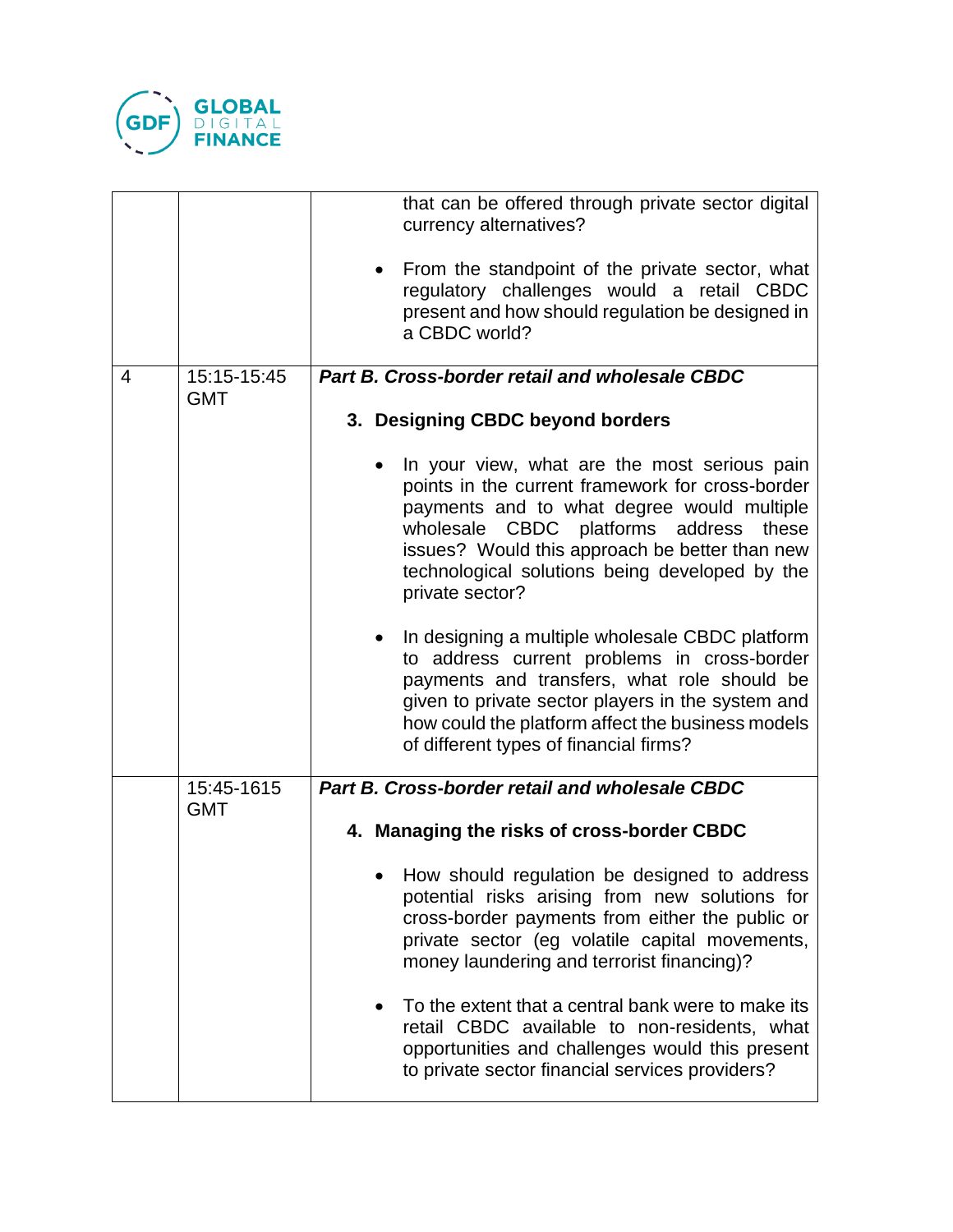

| 5 | 16:15-1630 | <b>Meeting Close</b>       |  |
|---|------------|----------------------------|--|
|   | BST        | • BIS Closing Remarks (RL) |  |
|   |            | • IMF Closing Remarks (DH) |  |
|   |            | • GDF Closing Remarks (LW) |  |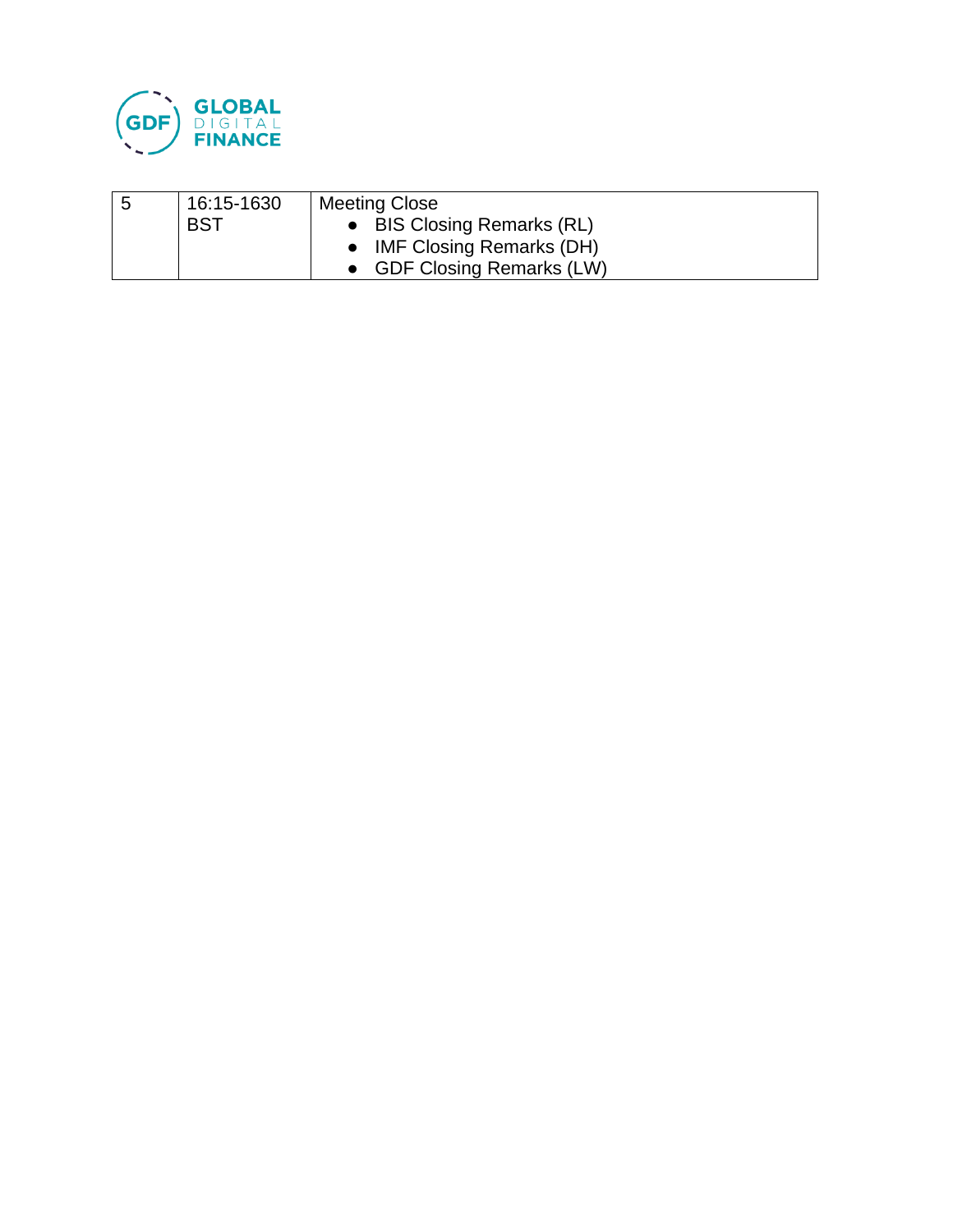

# **Roundtable Chair and Secretariat Hosts, and Guests**

| <b>Entity</b>                                         | <b>Delegate</b>               | <b>Title</b>                                                |
|-------------------------------------------------------|-------------------------------|-------------------------------------------------------------|
| Bank for International<br>Settlements (BIS - Guest)   | Ross Leckow (RL)              | Senior Adviser Fintech - Strategy and<br>Legal              |
| <b>International Monetary Fund</b><br>$(IMF - Guest)$ | Dong He (DH)                  | Deputy Director, Monetary and<br>Capital Markets Department |
| <b>Global Digital Finance (GDF</b><br>$Host - Chair)$ | Lawrence Wintermeyer<br>(LW)  | <b>Executive Co-chair</b>                                   |
| <b>GDF Host (Secretariat)</b>                         | Lavan<br>Thasarathakumar (LT) | Director, Regulatory Affairs                                |

# **Roundtable Delegates**

| Company                                            | <b>Delegate</b>            | <b>Title</b>                                                    |
|----------------------------------------------------|----------------------------|-----------------------------------------------------------------|
| Archax                                             | <b>Matthew Pollard</b>     | Founder                                                         |
| <b>Bitmex</b>                                      | Alexander Hoeptner         | <b>CEO</b>                                                      |
| <b>BNY Mellon</b>                                  | Sambyal Rajeev             | <b>Director Digital Assets</b>                                  |
| Cambridge Center for<br><b>Alternative Finance</b> | Bryan Zheng Zhang          | <b>Director Digital Assets</b>                                  |
| Coinbase                                           | <b>Claire Wells</b>        | <b>Associate General Counsel</b>                                |
| ConsenSys                                          | Shailee Adinolfi           | Director of Strategic Sales                                     |
| <b>DLA Piper</b>                                   | <b>Martin Bartlam</b>      | Partner                                                         |
| Ernst & Young                                      | Danielle Grennan           | <b>EMEIA Financial Services Regulatory</b>                      |
| Ernst & Young                                      | Amarjit Singh              | <b>EMEIA Assurance Blockchain Leader</b>                        |
| Fnality                                            | Angus Fletcher             | Director / Senior Executive advisor                             |
| <b>Goldman Sachs</b>                               | <b>Mathew McDermott</b>    | <b>MD Digital</b>                                               |
| Hogan Lovells                                      | John Salmon                | <b>Technology Partner</b>                                       |
| Hogan Lovells                                      | <b>Rachel Kent</b>         | <b>Head of Financial Institutions</b>                           |
| <b>ING</b>                                         | <b>Teunis Brosens</b>      | <b>Head Economist for Digital Finance</b>                       |
| <b>OKLink</b>                                      | Layla HE                   |                                                                 |
| <b>OKLink</b>                                      | Chao Zhang                 | <b>Vice President</b>                                           |
| PayPal                                             | Eva Gustavsson             | <b>Head of Global Government Relations</b>                      |
| PayPal                                             | Jose Fernandez da<br>Ponte | SVP and GM, Blockchain, Crypto and<br><b>Digital Currencies</b> |
| PayPal                                             | Edwin Aoki                 | CTO, Blockchain, Crypto, and Digital<br>Currencies              |
| R <sub>3</sub>                                     | <b>Jack Fletcher</b>       | Government Relations Manager (Digital<br>Currencies)            |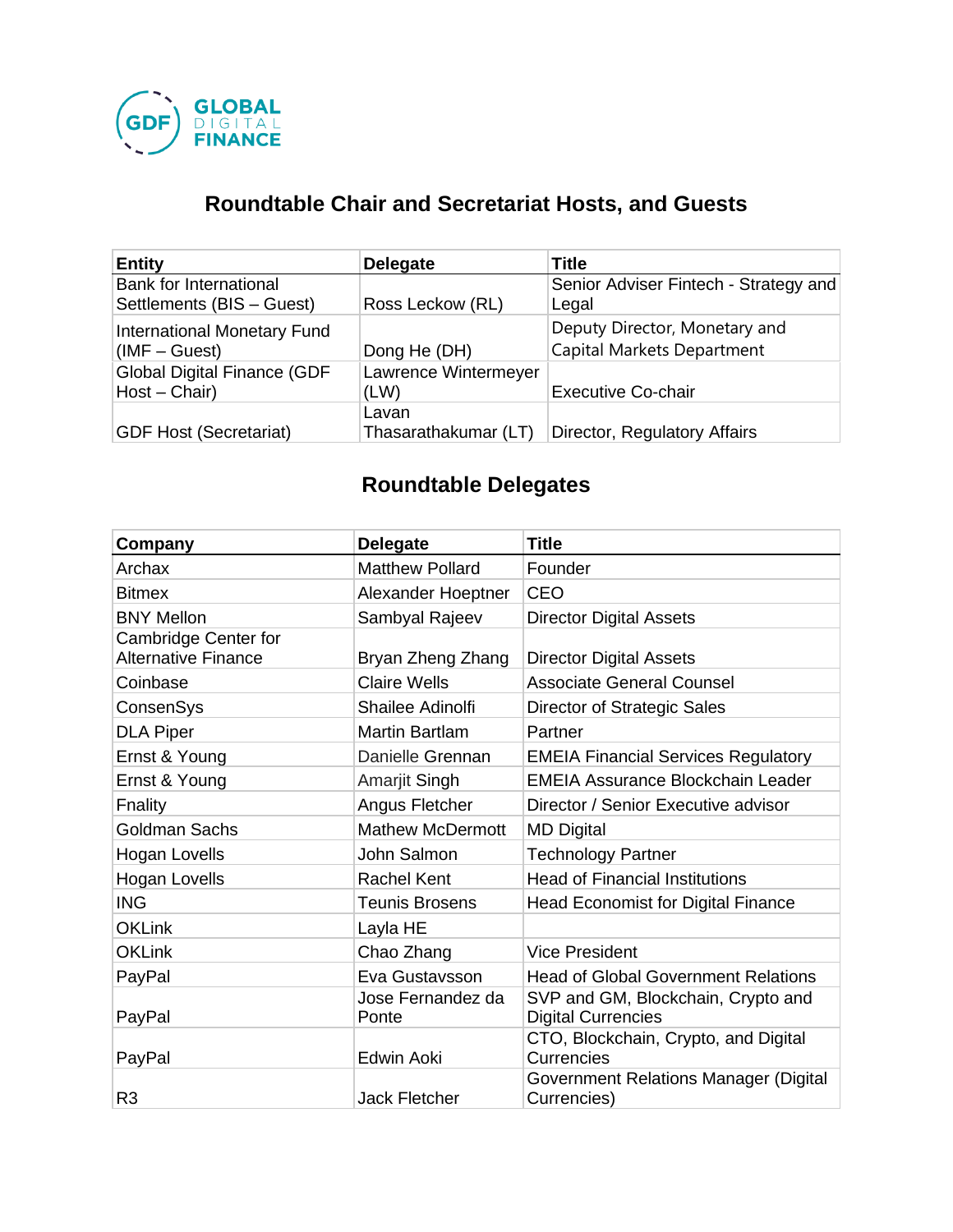

| R <sub>3</sub>            | Todd Mcdonald           | Co-Founder                                                  |
|---------------------------|-------------------------|-------------------------------------------------------------|
| Securrency                | Jackson Mueller         | Director, Policy & Government Relations                     |
| Solidus Labs              | Chen Arad               | COO                                                         |
| Solidus Labs              | Kathy Kraninger         | VP of Reg Affairs                                           |
| <b>Standard Chartered</b> | Steven Hu               | <b>Executive Director</b>                                   |
| <b>Standard Chartered</b> | <b>Zelda Anthony</b>    | <b>Executive Director and Head of Digital</b><br>Currencies |
| Visa                      | <b>Catherine Gu</b>     | <b>Global CBDC Lead</b>                                     |
| Visa                      | Maike Horung            | Crypto Mobilize for Growth Initiative                       |
| <b>Wells Fargo</b>        | <b>Matthew Shepherd</b> | Strategy, DLT Program                                       |
|                           |                         | Head of Payment and Liquidity                               |
| <b>Wells Fargo</b>        | <b>Michael Knorr</b>    | Management                                                  |
| <b>Wells Fargo</b>        | Laura Fontana           | <b>Digital Assets Lead</b>                                  |

## **Roundtable Topic: CBDCs**

**Key objectives**: Industry / Agency *Engagement* Platform

- Two-way dialogue "voice of the industry" alongside regulators and agencies
	- o Focus on key priorities "making CBDCs happen"
	- o Identify key opportunities and barriers to overcome
	- o Actions to be taken
- Disseminating, communicating, educating "progress, new information, direction of travel"
- Other Key Messages and Themes
	- $\circ$  As provided by industry input

#### **Key themes:**

- Key themes to be considered:
	- o CBDCs & taxonomies: digitally native coins
	- o Design choices impacting treatment of CBDCs
	- o Interoperability between central banks
	- o Programmable money

#### **Delegate Participation:**

• Open to GDF patron and advisory council members and selected guests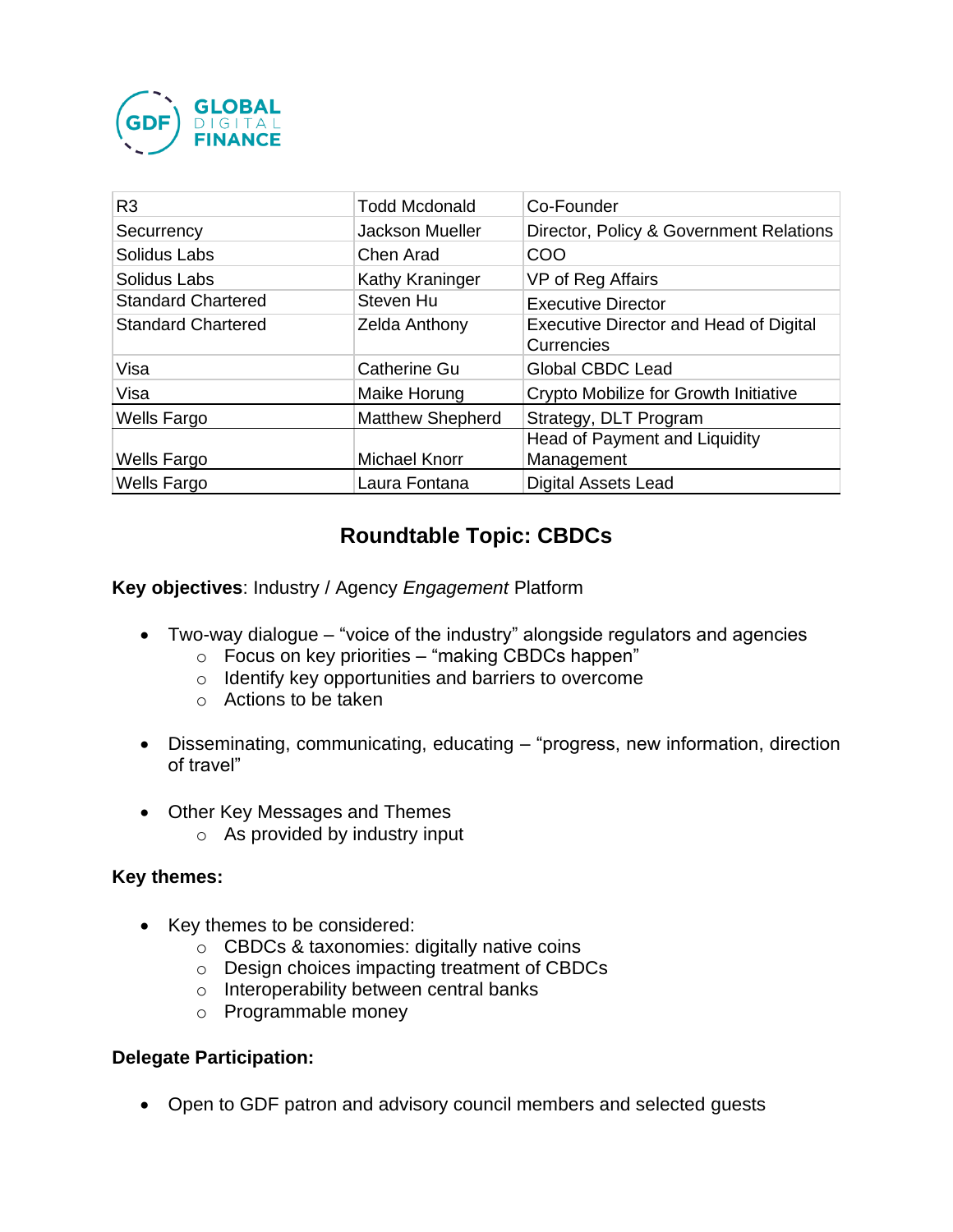

- Circa 20+ delegates to participate
- "GDF Observation Deck" for regulator, agency, GDF staff, delegate staff, and guests

## **The GDF Industry / Regulator and Agency Roundtable Format**

- A closed loop event with industry delegates chaired by GDF who will produce a summary statement of key messages which will be made available on the GDF website
- Topics / questions / areas have been circulated ahead of the roundtable to allow participants to prepare statements and input, please come PREPARED
- Delegates are asked: to leave their cameras on during the roundtable; to leave their microphones on mute unless they are speaking
- Participants in the observation deck have no access cameras or microphones and are in view / listed mode
- Delegates who have nominated a topic area to speak on in advance of the roundtable will be selected in advance of the delegates that have not
- If you have not nominated yourself for a topic to speak on and wish to speak, raise a hand
- Be prepared, the Chair may, unprompted, call on you to speak. Please decline if you have nothing to say
- Each roundtable delegate has the floor for optimally 2-3 and no more than 5 mins to share their insights – the chair will cut-off any breach of time violation
- You are free to use the comment feature of the virtual conference facility to add supplementary information or get the attention of other participants
- The roundtable will be subject to **Chatham House Rules**: participants are free to use the information received, but neither the identity nor the affiliation of the speaker(s), nor that of any other participant, may be revealed
- Please DO NOT record the event on your computer